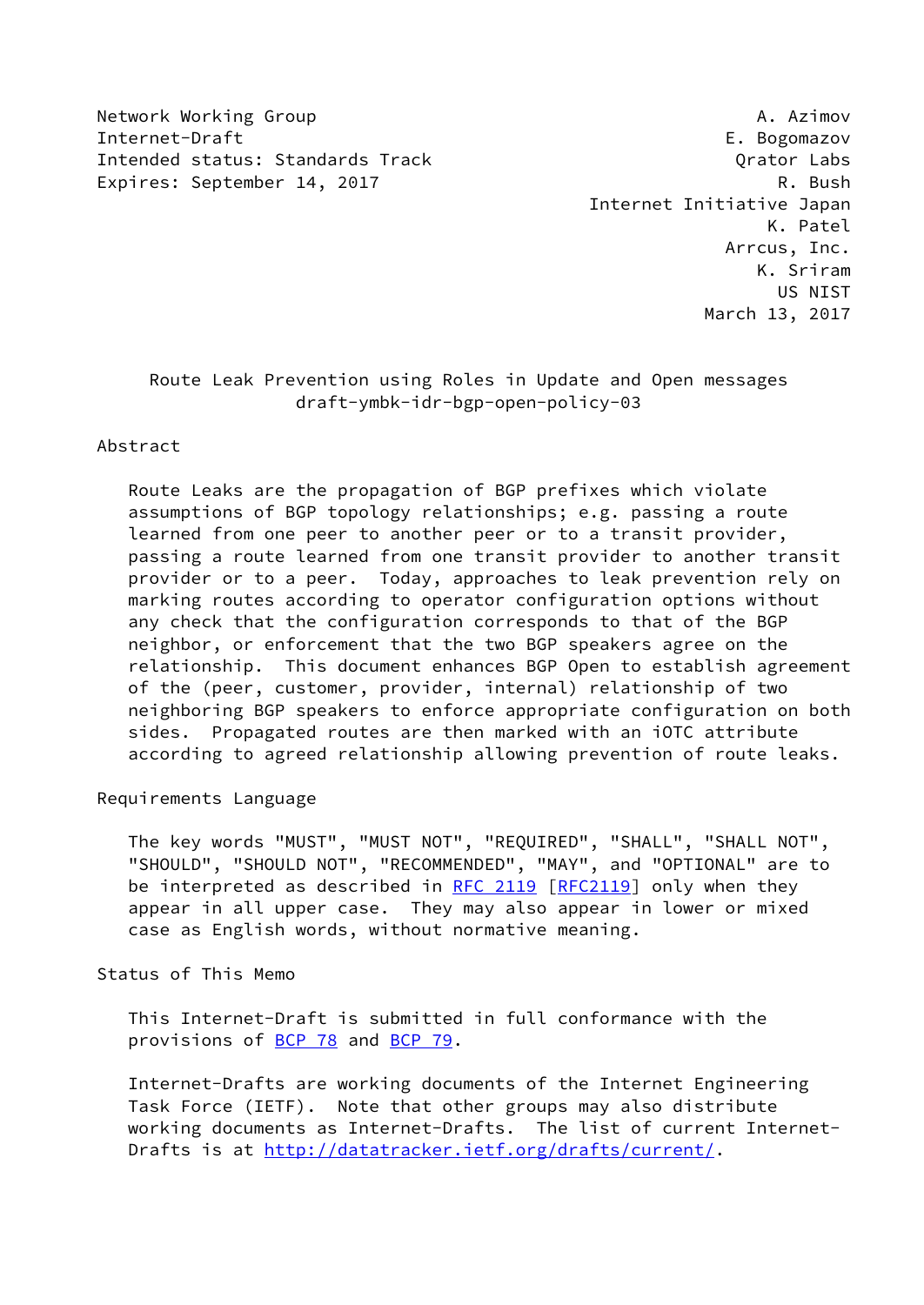Internet-Drafts are draft documents valid for a maximum of six months and may be updated, replaced, or obsoleted by other documents at any time. It is inappropriate to use Internet-Drafts as reference material or to cite them other than as "work in progress."

This Internet-Draft will expire on September 14, 2017.

Copyright Notice

 Copyright (c) 2017 IETF Trust and the persons identified as the document authors. All rights reserved.

This document is subject to [BCP 78](https://datatracker.ietf.org/doc/pdf/bcp78) and the IETF Trust's Legal Provisions Relating to IETF Documents [\(http://trustee.ietf.org/license-info](http://trustee.ietf.org/license-info)) in effect on the date of publication of this document. Please review these documents carefully, as they describe your rights and restrictions with respect to this document. Code Components extracted from this document must include Simplified BSD License text as described in Section 4.e of the Trust Legal Provisions and are provided without warranty as described in the Simplified BSD License.

Table of Contents

| Preamble<br>. The contract of the contract of the contract of the contract of the contract of the contract of the contract of the contract of the contract of the contract of the contract of the contract of the contract of the contrac | $\overline{3}$ |
|-------------------------------------------------------------------------------------------------------------------------------------------------------------------------------------------------------------------------------------------|----------------|
| 1.1. Peering Relationships                                                                                                                                                                                                                | $\overline{3}$ |
| 2.                                                                                                                                                                                                                                        | $\overline{3}$ |
| 3.                                                                                                                                                                                                                                        | $\overline{3}$ |
| 4.                                                                                                                                                                                                                                        | $\overline{4}$ |
| 5.                                                                                                                                                                                                                                        | $\overline{5}$ |
| 6.                                                                                                                                                                                                                                        | $\overline{5}$ |
|                                                                                                                                                                                                                                           | 6              |
| Restrictions on the Complex role $\cdots$<br>7.                                                                                                                                                                                           | 6              |
| BGP Internal Only To Customer attribute<br>8.                                                                                                                                                                                             | 6              |
| Compatibility with BGPsec<br>9.                                                                                                                                                                                                           | $\mathbf{I}$   |
| 10.                                                                                                                                                                                                                                       | $\overline{1}$ |
|                                                                                                                                                                                                                                           | $\mathbf{I}$   |
|                                                                                                                                                                                                                                           | 8              |
|                                                                                                                                                                                                                                           | 8              |
|                                                                                                                                                                                                                                           | 8              |
| 14.1.                                                                                                                                                                                                                                     | 8              |
| Informative References<br><u>14.2</u> .                                                                                                                                                                                                   | 9              |
| Addresses<br>Authors'                                                                                                                                                                                                                     | 9              |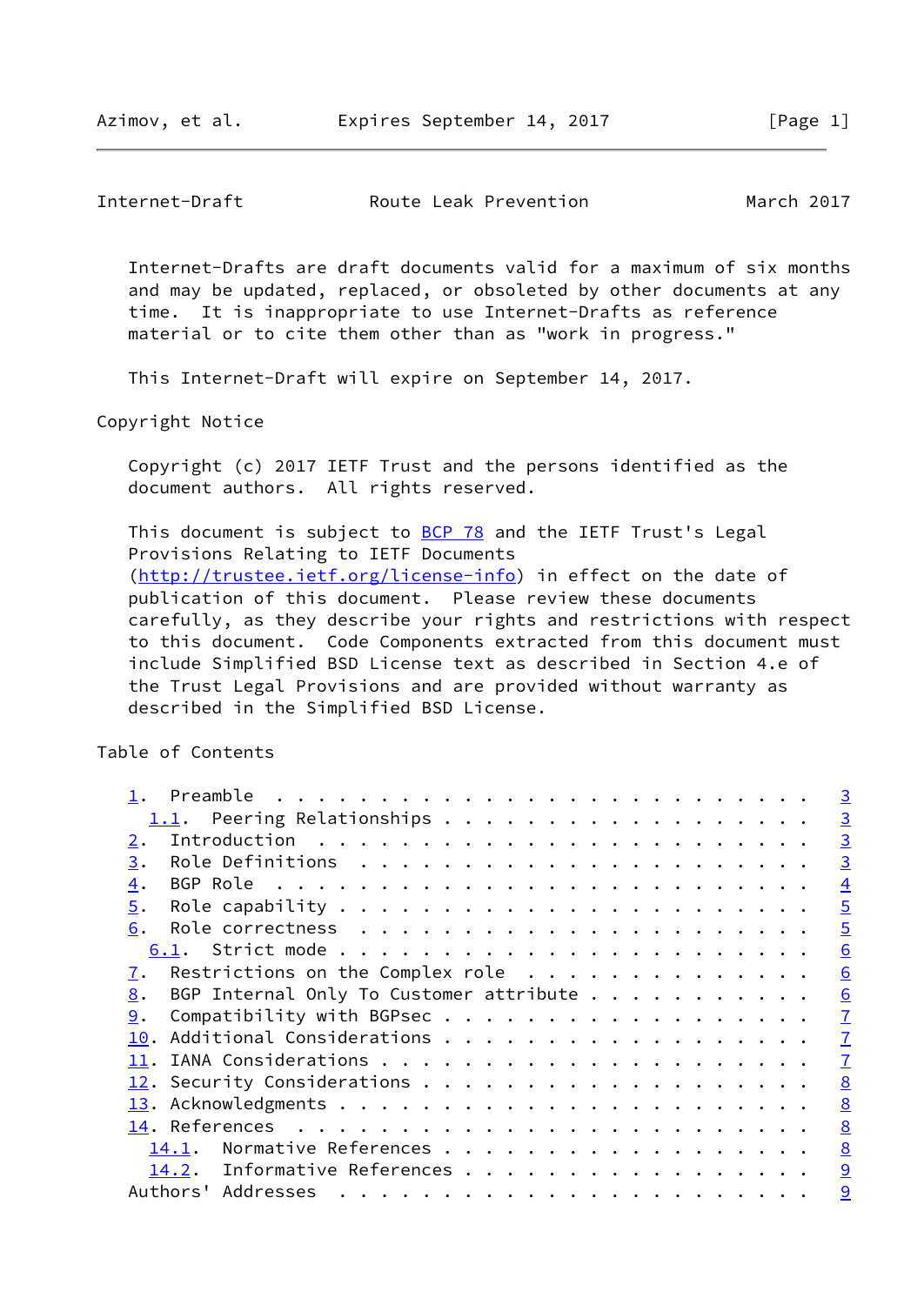Azimov, et al. Expires September 14, 2017 [Page 2]

<span id="page-2-1"></span>Internet-Draft Route Leak Prevention March 2017

### <span id="page-2-0"></span>[1](#page-2-0). Preamble

#### <span id="page-2-2"></span>[1.1](#page-2-2). Peering Relationships

 Despite uses of words such as "Customer," "Peer." etc. the intent is not business relationships, who pays whom, etc. These are common terms to represent restrictions on BGP propagation, some times known as Gao/Rexford. E.g. if A is a "peer" of B and C, A does not propagate B's prefixes to C. If D is a "customer" of E and F, D does not propagate prefixes learned from E to F.

 As the whole point of route leak detection and prevention is to prevent vioation of these relationships, they are inescapable.

<span id="page-2-3"></span>[2](#page-2-3). Introduction

This document specifies a new BGP Capability Code, [[RFC5492\]](https://datatracker.ietf.org/doc/pdf/rfc5492) Sec 4, which two BGP speakers MAY use to ensure that they MUST agree on their relationship; i.e. customer and provider or peers. Either or both may optionally be configured to require that this option be exchanged for the BGP Open to succeed.

 Also this document specifies a way to mark routes according to BGP Roles established in OPEN and a way to create double-boundary filters for prevention of route leaks via new BGP Path Attribute.

 For the purpose of this document, BGP route leaks are when a BGP route was learned from transit provider or peer and is announced to another provider or peer. See [\[I-D.ietf-grow-route-leak-problem-definition](#page-9-2)]. These are usually the result of misconfigured or absent BGP route filtering or lack of coordination between two BGP speakers.

 [I-D.ietf-idr-route-leak-detection-mitigation] The mechanism proposed in that draft provides the opportunity to detect route leaks made by third parties but provides no support to strongly prevent route leak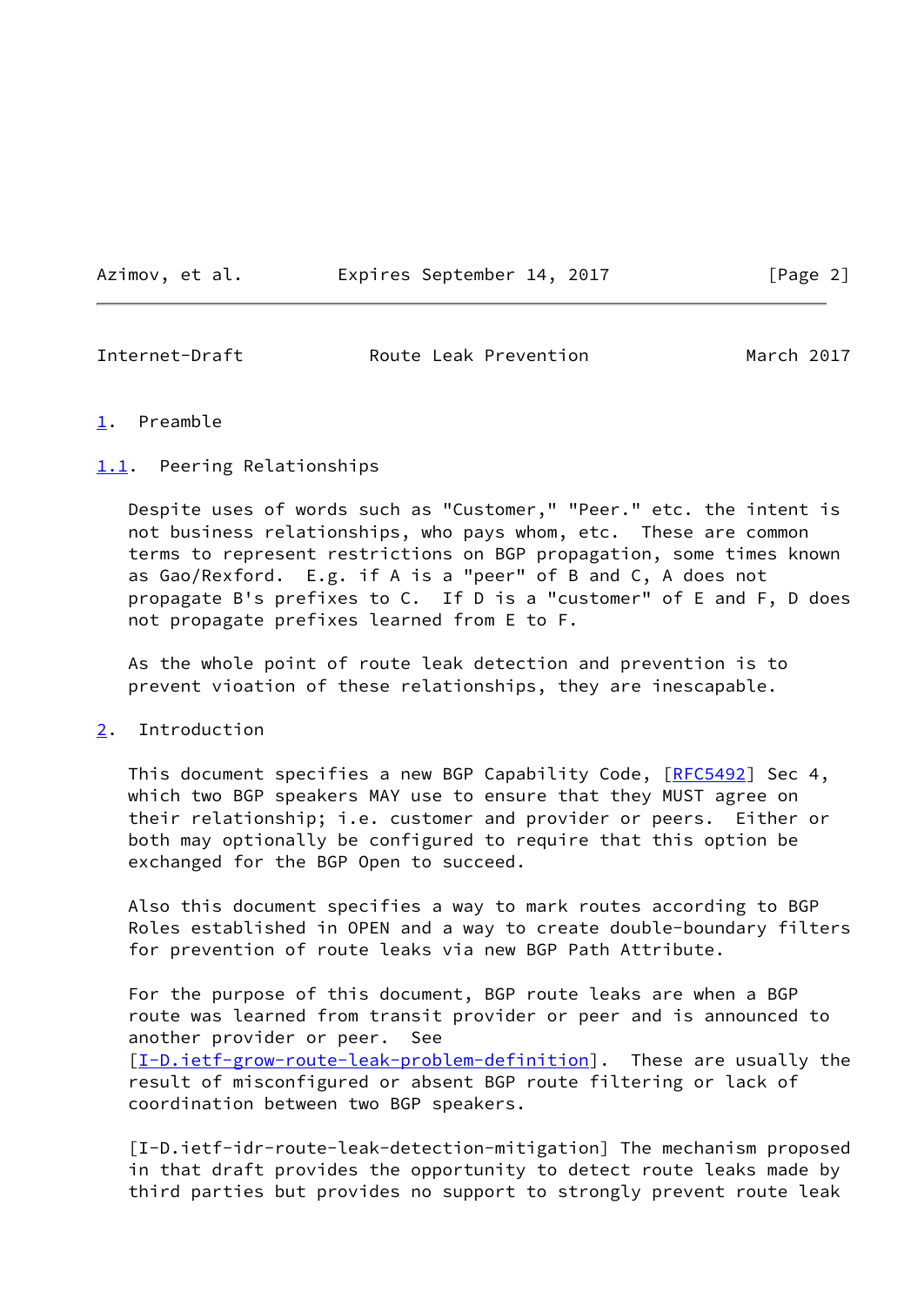creation.

 Also, route tagging which relies on operator maintained policy configuration is too easily and too often misconfigured.

<span id="page-3-0"></span>[3](#page-3-0). Role Definitions

 As many of these terms are used differently in various contexts, it is worth being explicit.

| Azimov, et al. |  | Expires September 14, 2017 |  |  | [Page 3] |  |  |
|----------------|--|----------------------------|--|--|----------|--|--|
|----------------|--|----------------------------|--|--|----------|--|--|

<span id="page-3-2"></span>Internet-Draft **Route Leak Prevention** March 2017

- A Provider: sends their own routes and (possibly) a subset of routes learned from their other customers, peers, and transit providers to their customer.
- A Customer: accepts 'transit routes' from its provider(s) and announces their own routes and the routes they have learned from the transitive closure of their customers (AKA their 'customer cone') to their provider(s).
- A Peer: announces their routes and the routes from their customer cone to other Peers.
- An Internal: announces all routes, accepts all routes.
- A Complex: BGP relationship is an attempt to allow those whose policy may vary by prefix. It is aptly named and the authors question its real utility.

 Of course, any BGP speaker may apply policy to reduce what is announced, and a recipient may apply policy to reduce the set of routes they accept.

<span id="page-3-1"></span>[4](#page-3-1). BGP Role

 BGP Role is new mandatory configuration option. It reflects the real-world agreement between two BGP speakers about their peering relationship.

Allowed Role values are: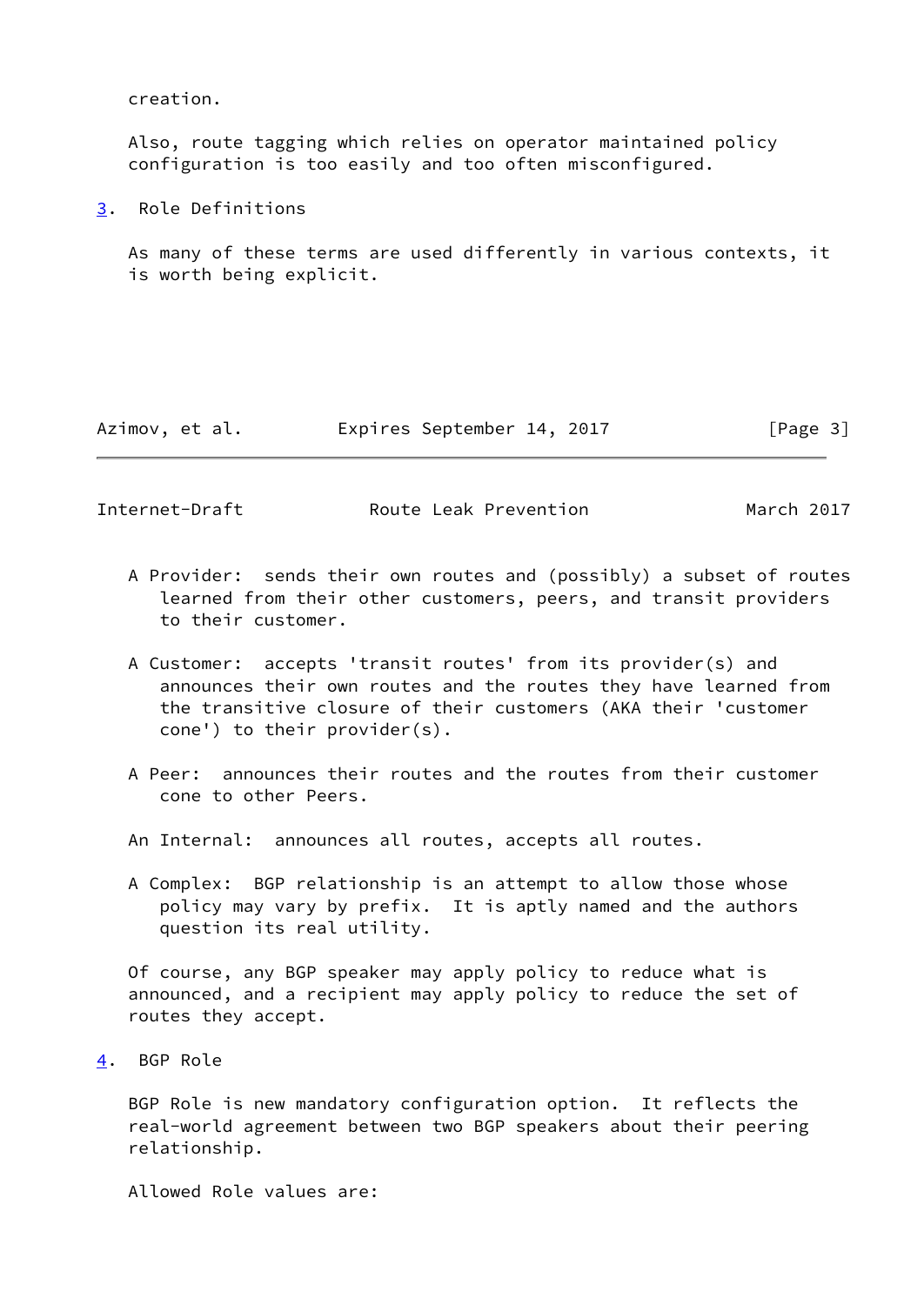- o Provider sender is a transit provider to neighbor;
- o Customer sender is customer of neighbor;
- o Peer sender and neighbor are peers;
- o Internal sender and neighbor is part of same organization. This includes but is not limited to situation when sender and neighbor are in same AS.
- o Complex sender has a non-standard relationship and wants to use manual per-prefix based role policies.

 Since BGP Role reflects the relationship between two BGP speakers, it could also be used for more than route leak mitigation.

<span id="page-4-1"></span><span id="page-4-0"></span>

| Internet-Draft                | Route Leak Prevention                                         | March 2017 |
|-------------------------------|---------------------------------------------------------------|------------|
| Role capability<br>5.         |                                                               |            |
|                               | The TLV (type, length, value) of the BGP Role capability are: |            |
| - Type - <tbd1>;<br/>o</tbd1> |                                                               |            |

Azimov, et al. Expires September 14, 2017 [Page 4]

- o Length 1 (octet);
- o Value integer corresponding to speaker' BGP Role.

 +--------+----------------------+ | Value | Role name | +--------+----------------------+ 0 | Undefined | 1 | Sender is Peer | | 2 | Sender is Provider | | 3 | Sender is Customer | | 4 | Sender is Internal | | 5 | Sender is Complex | +--------+----------------------+

Table 1: Predefined BGP Role Values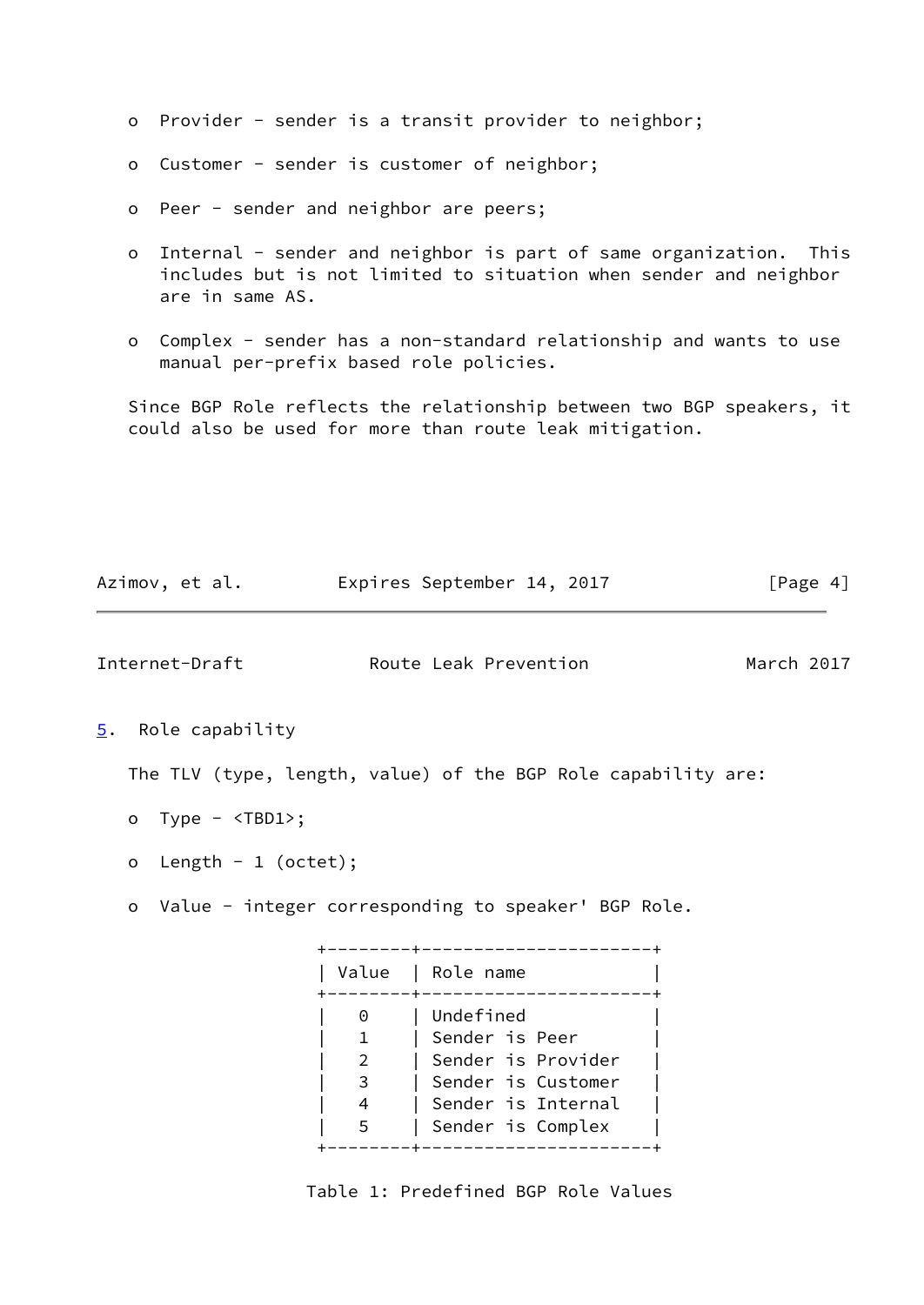#### <span id="page-5-0"></span>[6](#page-5-0). Role correctness

[Section 4](#page-3-1) described how BGP Role is a reflection of the relationship between two BGP speakers. But the mere presence of BGP Role doesn't automatically guarantee role agreement between two BGP peers.

 To enforce correctness, the BGP Role check is used with a set of constrains on how speakers' BGP Roles MUST corresponded. Of course, each speaker MUST announce and accept the BGP Role capability in the BGP OPEN message exchange.

 If a speaker receives a BGP Role capability, it SHOULD check value of the received capability with its own BGP Role. The allowed pairings are (first a sender's Role, second the receiver's Role):

<span id="page-5-1"></span>

| Azimov, et al. |                                                     | Expires September 14, 2017                                     | [Page $5$ ] |  |  |
|----------------|-----------------------------------------------------|----------------------------------------------------------------|-------------|--|--|
| Internet-Draft | Route Leak Prevention                               | March 2017                                                     |             |  |  |
|                |                                                     | ------------+-----------------+<br>Sender Role   Receiver Role |             |  |  |
|                | Peer<br>Provider<br>Customer<br>Internal<br>Complex | Peer<br>Customer<br>Provider<br>Internal<br>Complex            |             |  |  |

Table 2: Allowed Role Capabilities

+--------------+----------------+

 In all other cases speaker MUST send a Role Mismatch Notification (code 2, sub-code <TBD2>).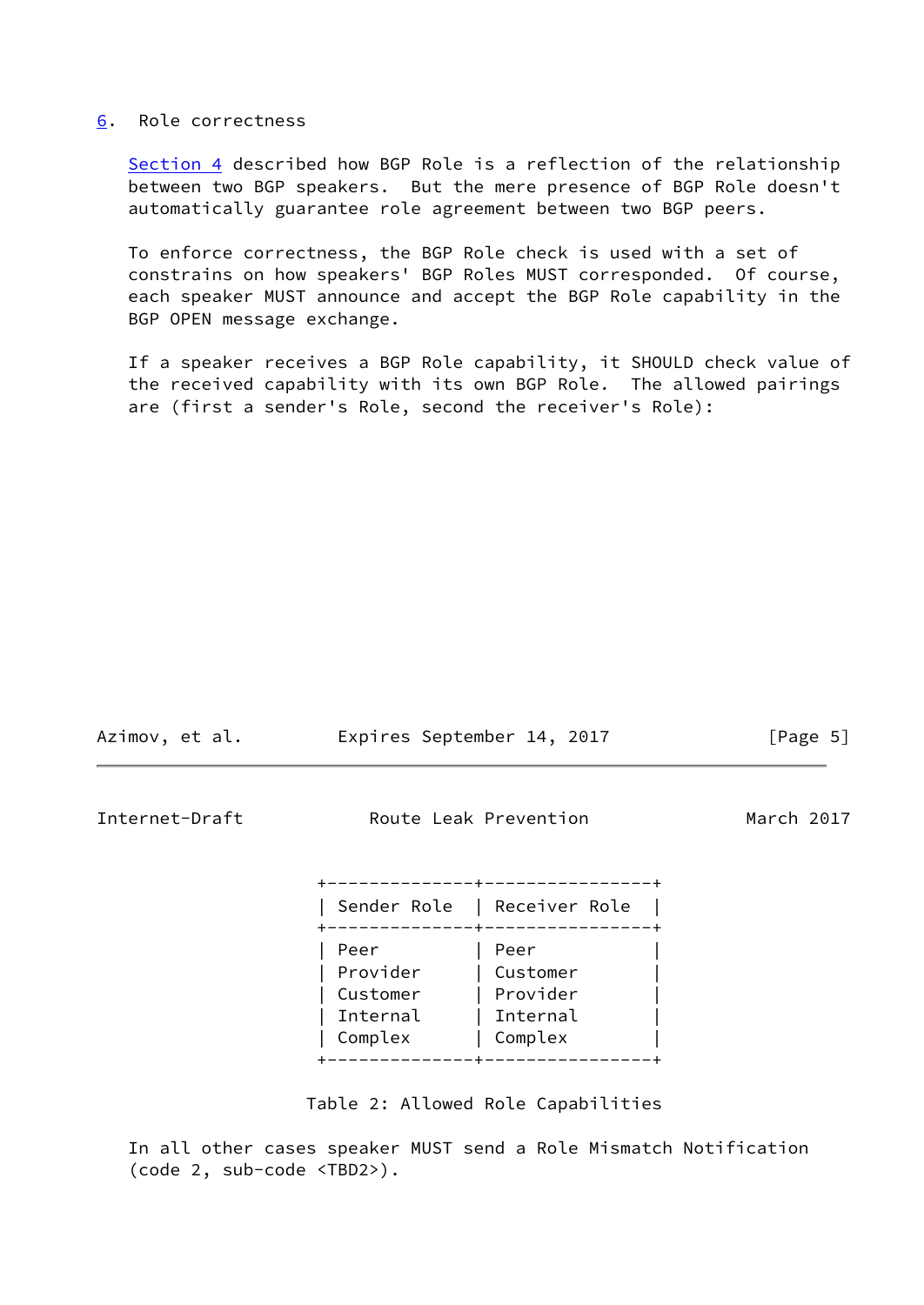#### <span id="page-6-0"></span>[6.1](#page-6-0). Strict mode

 A new BGP configuration option "strict mode" is defined with values of true or false. If set to true, then the speaker MUST refuse to establish a BGP session with peers which do not announce the BGP Role capability in their OPEN message. If a speaker rejects a connection, it MUST send a Connection Rejected Notification [\[RFC4486](https://datatracker.ietf.org/doc/pdf/rfc4486)] (Notification with error code 6, subcode 5). By default strict mode SHOULD be set to false for backward compatibility with BGP speakers, that do not yet support this mechanism.

<span id="page-6-1"></span>[7](#page-6-1). Restrictions on the Complex role

 The Complex role should be set only if the relationship between BGP neighbors can not be described using simple Customer/Provider/Peer roles. For a example, if neighbor is literal peer, but for some prefixes it provides full transit; the complex role SHOULD be set on both sides. In this case roles Customer/Provider/Peer should be set on per-prefix basis, keeping the abstraction from filtering mechanisms ([Section 8\)](#page-6-2).

If role is not Complex all per-prefix role settings MUST be ignored.

<span id="page-6-2"></span>[8](#page-6-2). BGP Internal Only To Customer attribute

 The Internal Only To Customer (iOTC) attribute is a new optional, non-transitive BGP Path attribute with the Type Code <TBD3>. This attribute has zero length as it is used only as a flag.

There are four rules for setting the iOTC attribute:

 1. The iOTC attribute MUST be added to all incoming routes if the receiver's Role is Customer or Peer;

| Azimov, et al. |  | Expires September 14, 2017 |  |  | [Page 6] |  |  |
|----------------|--|----------------------------|--|--|----------|--|--|
|----------------|--|----------------------------|--|--|----------|--|--|

<span id="page-6-3"></span>Internet-Draft **Route Leak Prevention** March 2017

- 2. The iOTC attribute MUST be added to all incoming routes if the receiver's Role is Complex and the prefix Role is Customer or Peer;
- 3. Routes with the iOTC attribute set MUST NOT be announced by a sender whose Role is Customer or Peer;
- 4. Routes with the iOTC attribute set MUST NOT be announced if by a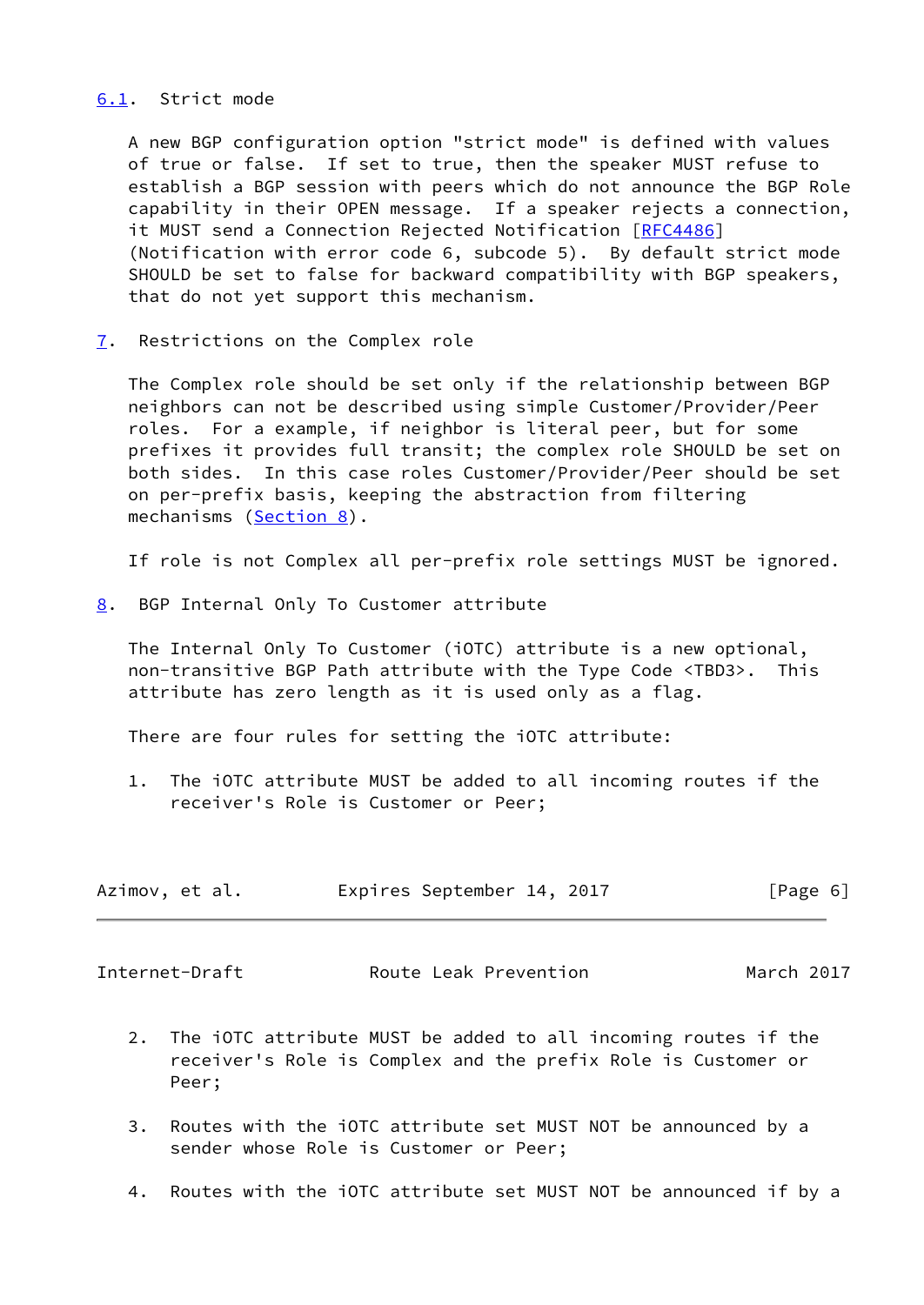sender whose Role is Complex and the prefix Role is Customer or Peer;

 These four rules provide mechanism that strongly prevents route leak creation by an AS.

### <span id="page-7-0"></span>[9](#page-7-0). Compatibility with BGPsec

 As the iOTC field is non-transitive, it is not seen by or signed by BGPsec [\[I-D.ietf-sidr-bgpsec-protocol](#page-9-3)].

## <span id="page-7-1"></span>[10.](#page-7-1) Additional Considerations

 As the BGP Role reflects the relationship between neighbors, it can also have other uses. As an example, BGP Role might affect route priority, or be used to distinguish borders of a network if a network consists of multiple AS.

 Though such uses may be worthwhile, they are not the goal of this document. Note that such uses would require local policy control.

 This document doesn't provide any security measures to check correctness of per-prefix roles, so the Complex role should be used with great caution. It is as dangerous as current BGP peering.

## <span id="page-7-2"></span>[11.](#page-7-2) IANA Considerations

 This document defines a new Capability Codes option [to be removed upon publication: [http://www.iana.org/assignments/capability-codes/](http://www.iana.org/assignments/capability-codes/capability-codes) [capability-codes](http://www.iana.org/assignments/capability-codes/capability-codes).xhtml] [\[RFC5492](https://datatracker.ietf.org/doc/pdf/rfc5492)], named "BGP Role", assigned value <TBD1> . The length of this capability is 1.

 The BGP Role capability includes a Value field, for which IANA is requested to create and maintain a new sub-registry called "BGP Role Value". Assignments consist of Value and corresponding Role name. Initially this registry is to be populated with the data in Table 1. Future assignments may be made by a standard action procedure [\[RFC5226](https://datatracker.ietf.org/doc/pdf/rfc5226)].

Azimov, et al. **Expires September 14, 2017**[Page 7]

<span id="page-7-3"></span>Internet-Draft Route Leak Prevention March 2017

This document defines new subcode, "Role Mismatch", assigned value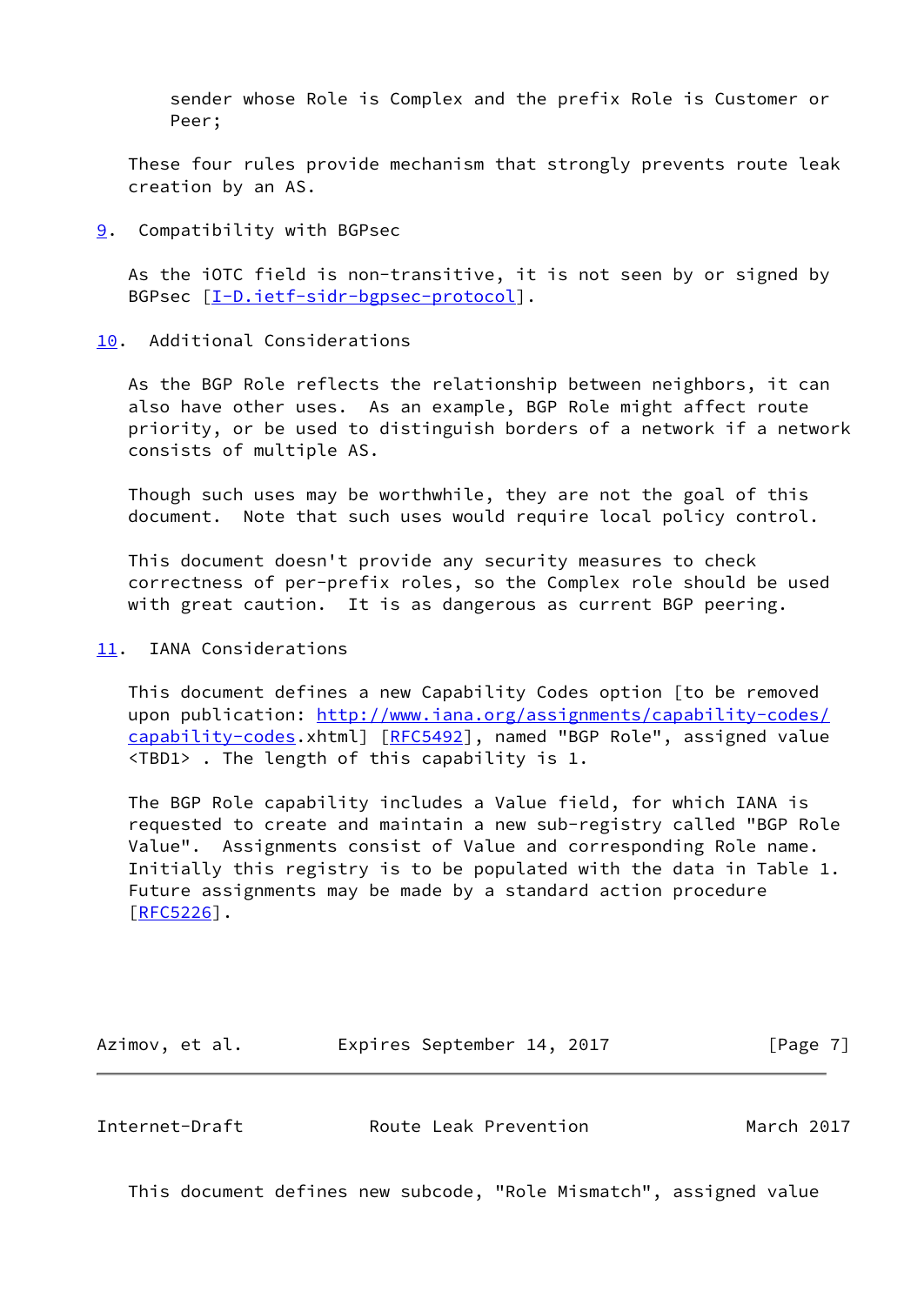<TBD2> in the OPEN Message Error subcodes registry [to be removed upon publication: [http://www.iana.org/assignments/bgp-parameters/bgp](http://www.iana.org/assignments/bgp-parameters/bgp-parameters) [parameters](http://www.iana.org/assignments/bgp-parameters/bgp-parameters).xhtml#bgp-parameters-6] [[RFC4271\]](https://datatracker.ietf.org/doc/pdf/rfc4271).

 This document defines a new optional, non-transitive BGP Path Attributes option, named "Internal Only To Customer", assigned value <TBD3> [To be removed upon publication: [http://www.iana.org/assignments/bgp-parameters/bgp](http://www.iana.org/assignments/bgp-parameters/bgp-parameters) [parameters](http://www.iana.org/assignments/bgp-parameters/bgp-parameters).xhtml#bgp-parameters-2] [[RFC4271\]](https://datatracker.ietf.org/doc/pdf/rfc4271). The length of this attribute is 0.

### <span id="page-8-0"></span>[12.](#page-8-0) Security Considerations

 This document proposes a mechanism for prevention of route leaks that are the result of BGP policy misconfiguration.

 Deliberate sending of a known conflicting BGP Role could be used to sabotage a BGP connection. This is easily detectable.

 BGP Role is disclosed only to an immediate BGP neighbor, so it will not itself reveal any sensitive information to third parties.

<span id="page-8-1"></span>[13.](#page-8-1) Acknowledgments

 The authors wish to thank Douglas Montgomery, Brian Dickson, and Andrei Robachevsky for their contributions to a variant of this work.

### <span id="page-8-2"></span>[14.](#page-8-2) References

- <span id="page-8-3"></span>[14.1](#page-8-3). Normative References
	- [RFC2119] Bradner, S., "Key words for use in RFCs to Indicate Requirement Levels", [BCP 14](https://datatracker.ietf.org/doc/pdf/bcp14), [RFC 2119](https://datatracker.ietf.org/doc/pdf/rfc2119), DOI 10.17487/RFC2119, March 1997, <<http://www.rfc-editor.org/info/rfc2119>>.
	- [RFC4271] Rekhter, Y., Ed., Li, T., Ed., and S. Hares, Ed., "A Border Gateway Protocol 4 (BGP-4)", [RFC 4271,](https://datatracker.ietf.org/doc/pdf/rfc4271) DOI 10.17487/RFC4271, January 2006, <<http://www.rfc-editor.org/info/rfc4271>>.
	- [RFC4486] Chen, E. and V. Gillet, "Subcodes for BGP Cease Notification Message", [RFC 4486](https://datatracker.ietf.org/doc/pdf/rfc4486), DOI 10.17487/RFC4486, April 2006, [<http://www.rfc-editor.org/info/rfc4486](http://www.rfc-editor.org/info/rfc4486)>.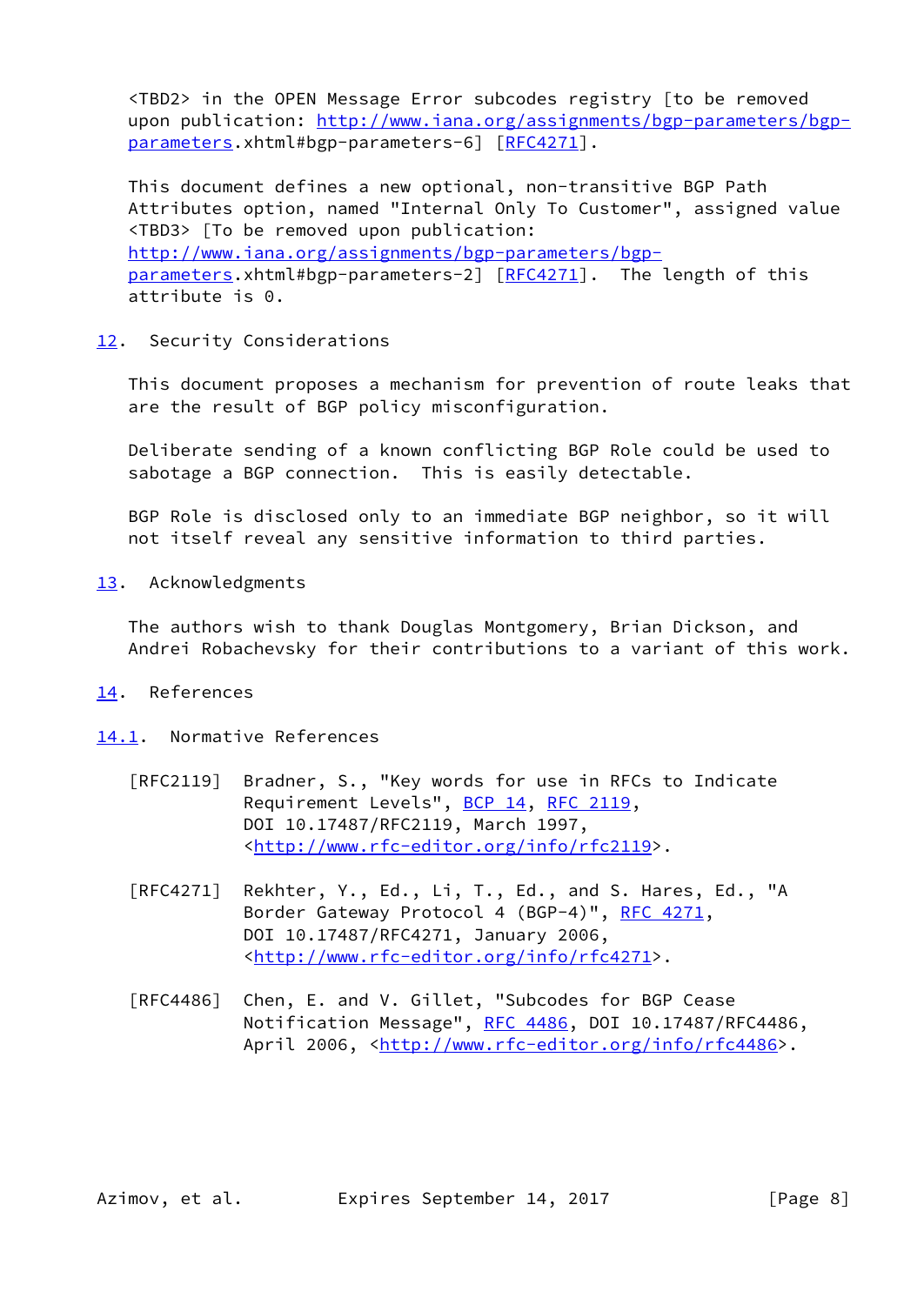<span id="page-9-1"></span>

- [RFC5492] Scudder, J. and R. Chandra, "Capabilities Advertisement with BGP-4", [RFC 5492](https://datatracker.ietf.org/doc/pdf/rfc5492), DOI 10.17487/RFC5492, February 2009, [<http://www.rfc-editor.org/info/rfc5492](http://www.rfc-editor.org/info/rfc5492)>.
- <span id="page-9-2"></span><span id="page-9-0"></span>[14.2](#page-9-0). Informative References
	- [I-D.ietf-grow-route-leak-problem-definition] Sriram, K., Montgomery, D., McPherson, D., Osterweil, E., and B. Dickson, "Problem Definition and Classification of BGP Route Leaks", [draft-ietf-grow-route-leak-problem](https://datatracker.ietf.org/doc/pdf/draft-ietf-grow-route-leak-problem-definition-06) [definition-06](https://datatracker.ietf.org/doc/pdf/draft-ietf-grow-route-leak-problem-definition-06) (work in progress), May 2016.
	- [I-D.ietf-idr-route-leak-detection-mitigation] Sriram, K., Montgomery, D., Dickson, B., Patel, K., and A. Robachevsky, "Methods for Detection and Mitigation of BGP Route Leaks", [draft-ietf-idr-route-leak-detection](https://datatracker.ietf.org/doc/pdf/draft-ietf-idr-route-leak-detection-mitigation-03) [mitigation-03](https://datatracker.ietf.org/doc/pdf/draft-ietf-idr-route-leak-detection-mitigation-03) (work in progress), May 2016.
	- [I-D.ietf-sidr-bgpsec-protocol] Lepinski, M. and K. Sriram, "BGPsec Protocol Specification", [draft-ietf-sidr-bgpsec-protocol-15](https://datatracker.ietf.org/doc/pdf/draft-ietf-sidr-bgpsec-protocol-15) (work in progress), March 2016.
	- [RFC5226] Narten, T. and H. Alvestrand, "Guidelines for Writing an IANA Considerations Section in RFCs", [BCP 26](https://datatracker.ietf.org/doc/pdf/bcp26), [RFC 5226](https://datatracker.ietf.org/doc/pdf/rfc5226), DOI 10.17487/RFC5226, May 2008, <<http://www.rfc-editor.org/info/rfc5226>>.

<span id="page-9-3"></span>Authors' Addresses

 Alexander Azimov Qrator Labs

Email: aa@qrator.net

 Eugene Bogomazov Qrator Labs

Email: eb@qrator.net

 Randy Bush Internet Initiative Japan

Email: randy@psg.com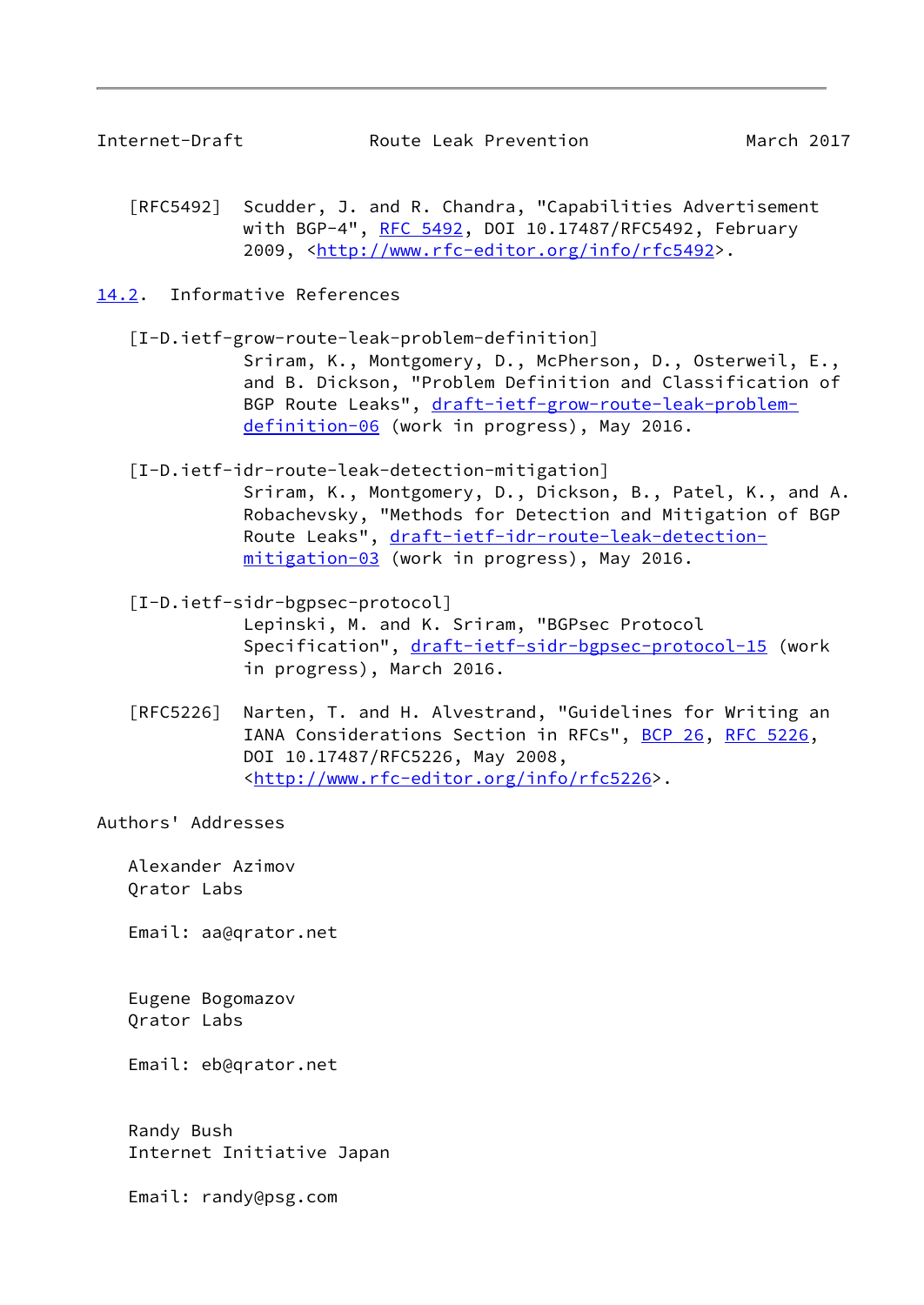Internet-Draft **Route Leak Prevention** March 2017

 Keyur Patel Arrcus, Inc.

Email: keyur@arrcus.com

 Kotikalapudi Sriram US NIST

Email: ksriram@nist.gov